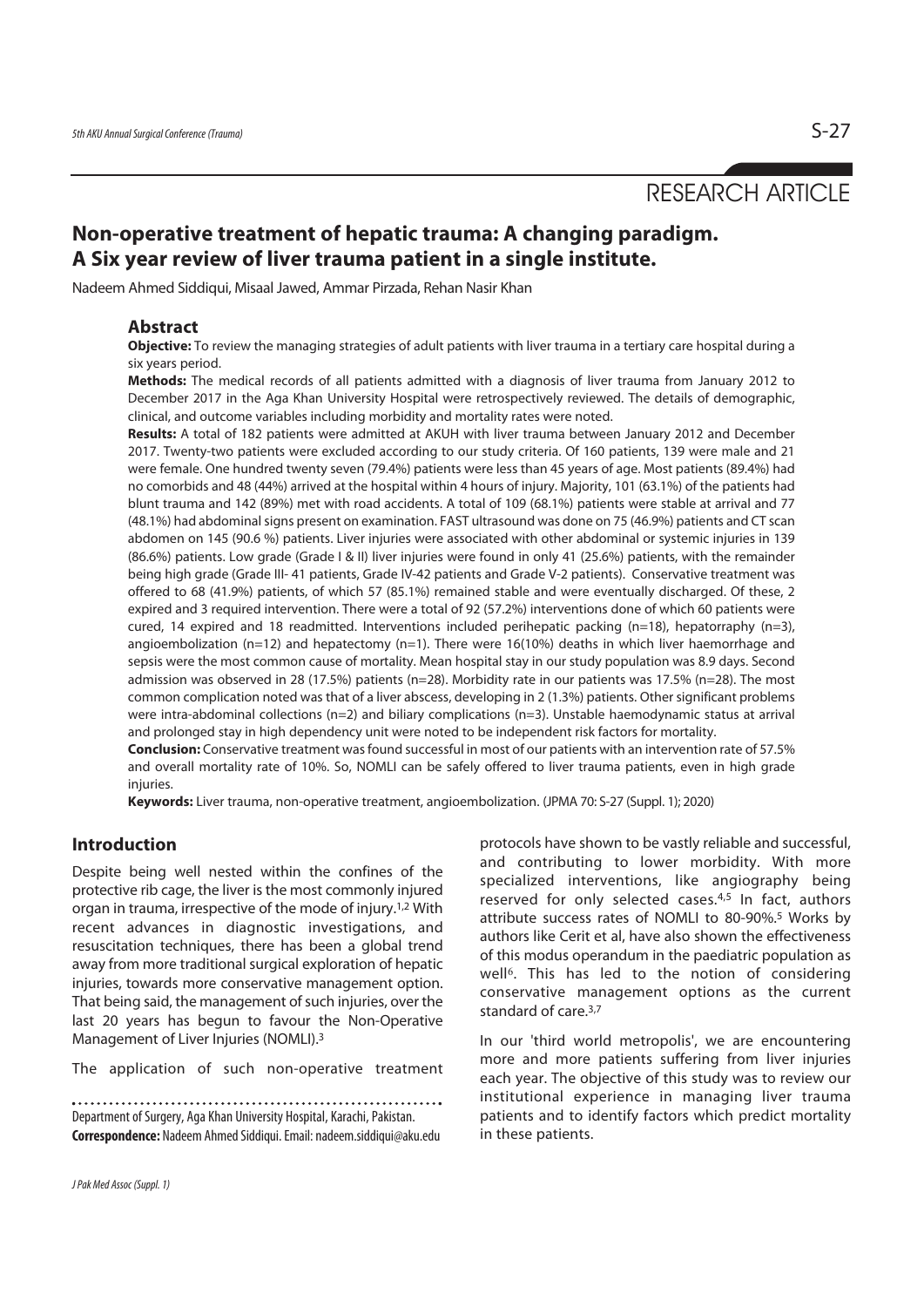# **Materials and Methods**

The study was approved by the Hospital ethics review committee. A retrospective review of medical records of all adult patients admitted with liver injury in surgical unit of Aga Khan University Hospital, Karachi between January 2012 and December 2017 was done. All patients admitted with liver injury were included. Medical records of all identified patients were reviewed and information on demographic, clinical and outcome variables, including morbidity and mortality rates were recorded on a performa. Patients with missing and/or incomplete records, iatrogenic liver trauma, and those who came to the hospital after being operated upon at another health facility were excluded from the study. Telephone contacts were made with patients (75% of all patients could be successfully contacted) to reveal any undocumented complications related to liver injuries.

A Total of 182 patients were admitted with liver injuries during the study period. Twenty-two patients were excluded as per our exclusion criteria leaving a final study population of 160 patients.

Data was analyzed using SPSS version 18. All continuous variables were analyzed as a proportion of mean or median. Factors predicting mortality in liver trauma patients were analyzed using univariate analysis initially and those variables who were found statistically significant or p value of less than 0.2 were included in the cox regression analysis to predict the independent risk factors for mortality in patients suffering from liver injury. Hazard ratios were calculated and p value of less than 0.05 was considered statistically significant.

### **Results**

Of the 160 patients, 139 (86.9%) were males. Mean age at presentation was  $30.2 \pm 14$  years. The basic demographic, clinical, treatment and outcome details of our study population are shown in Table-1.

Blunt trauma was the main mechanism of injury (63.1%) and within this group road traffic accidents were the predominant cause (55.6%). One hundred and nine (68.1%) patients were haemodynamically stable at presentation. Forty eight patients (44%) reached the hospital within 4 hours of injury.

After complete evaluation 21 (13.1%) patients were found to have isolated liver injuries, the rest had associated abdominal and/or systemic injuries (Table-1). Mean haemoglobin at presentation was  $11.6 \pm 2.9$  **Table-1:** Table showing basic demographic, investigations, treatment, complications, readmission and mortality details of study population.

| <b>Variables</b>                                  | <b>Frequency (Percentages)</b> |
|---------------------------------------------------|--------------------------------|
| Mean age of study population                      | 30.2 years (SD $\pm$ 14)       |
| Gender                                            |                                |
| Males                                             | 139 (86.9)                     |
| <b>Females</b>                                    | 21 (13.1)                      |
| <b>Mode of injury</b>                             |                                |
| Blunt                                             | 101(63.1)                      |
| penetrating                                       | 59 (36.9)                      |
| <b>Status at arrival</b>                          |                                |
| Stable                                            | 109(68.1)                      |
| unstable                                          | 44 (27.5)                      |
| <b>Delay in arrival</b>                           |                                |
| Within 1 hour                                     | 21 (19.1)                      |
| Between 1 to 4 hour                               | 27 (24.5)                      |
| After 4 hours                                     | 62 (56.4)                      |
| <b>Ultrasound FAST</b>                            |                                |
| Done                                              | 75 (46.9)                      |
| Not done                                          | 85 (53.1)                      |
| <b>CT</b> scan                                    |                                |
| Done                                              | 145 (90.6)                     |
| Not done                                          | 15 (9.4)                       |
| <b>Injury Burden</b>                              |                                |
| Isolated liver injury                             | 21 (13.1)                      |
| Liver plus abdominal injury                       | 65 (40.6)                      |
| Liver plus other systemic injuries                | 74 (46.2)                      |
| Mean hemoglobin at presentation                   | 11.6 mg/dl (SD $\pm$ 2.9)      |
| <b>Grades of liver injury</b>                     |                                |
| Grade I                                           | 16(10.0)                       |
| Grade II                                          | 25 (15.6)                      |
| Grade III                                         | 53 (33.1)                      |
| Grade IV                                          | 42 (26.3)                      |
| Grade V                                           | 02 (1.30)                      |
| <b>Segments of liver involved</b>                 |                                |
| Single                                            | 40 (25.0)                      |
| Multiple                                          | 90 (56.3)                      |
| <b>Total Intervention</b>                         | 101                            |
| Angiography / embolization                        | 12                             |
| Perihepatic packing                               | 18                             |
| Hepatorraphy                                      | 3                              |
| Hepatectomy                                       | 1                              |
| For causes other than liver injury                | 67                             |
| <b>Complication</b>                               | 28 (17.5)                      |
| Liver abscess                                     | 2                              |
| Abdominal collection                              | $\overline{2}$                 |
| Biliary complication (biloma, pancreatitis)       | 3                              |
| Others (incisional hernia, chronic backache etc.) | 21                             |
| Mean hospital stay in days (range in days)        | $8.94(1-48)$                   |
| Mean stay in high dependency unit in days (n=140) | 3.24                           |
| Mean stay in Intensive care unit in days $(n=61)$ | 1.13                           |
| Mean follow up in days (range in days)            | 156 (14-700)                   |
| <b>Readmission</b>                                | 28 (17.5)                      |
| Admission due to liver problem                    | 1                              |
| Admission due to other problem                    | 27                             |
| <b>Mortality</b>                                  | 16(10)                         |
| Haemorrhage from liver                            | 3(1.9)                         |
| Sepsis                                            | 5(3.1)                         |
| Other causes                                      | 8(5.1)                         |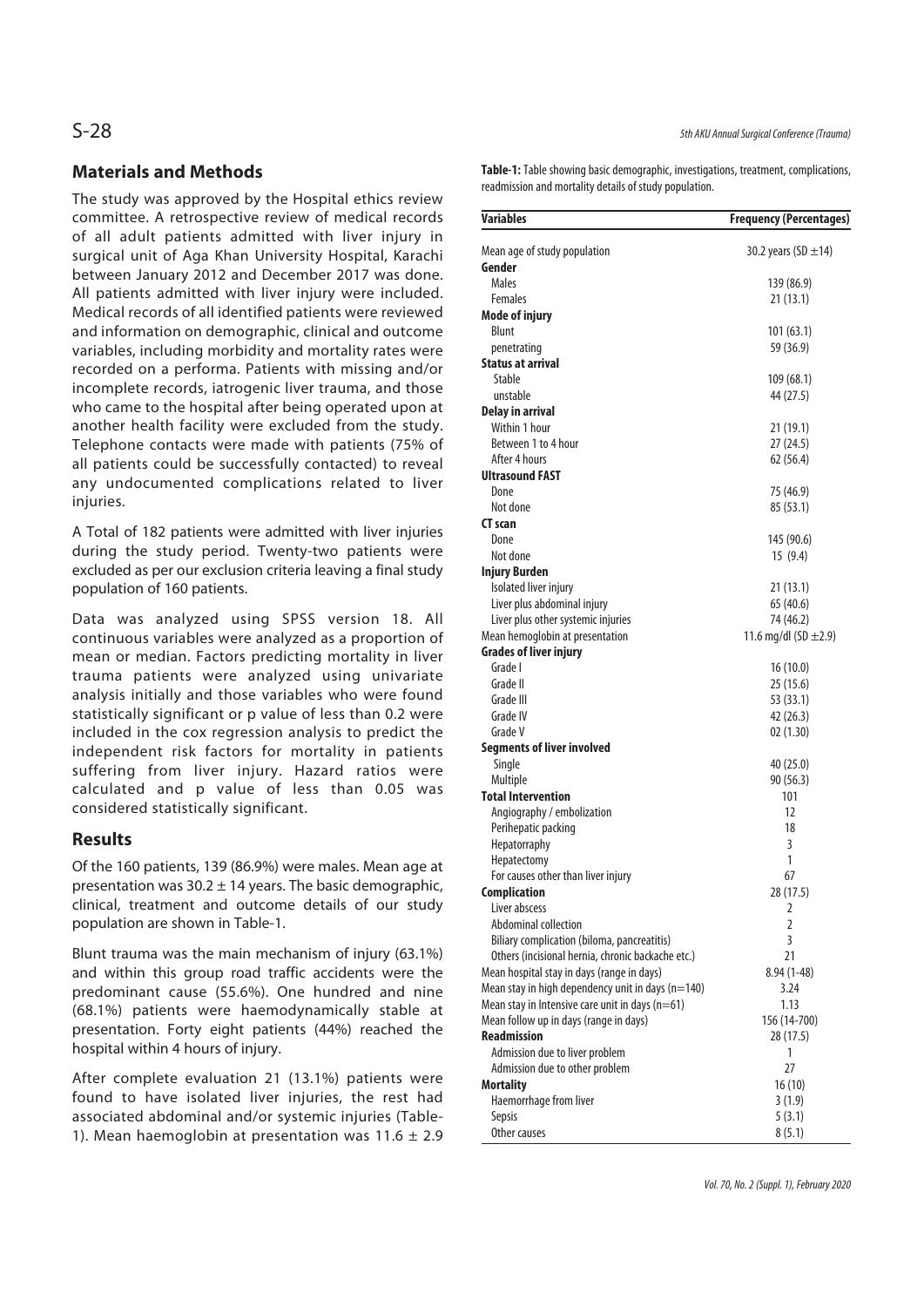**Table-2:** Table showing univariate analysis for the predictors of mortality in liver trauma patients. Only variables with p value of less than 0.2 are shown in this table and were included in cox regression analysis.

| <b>Variables</b>                     | <b>Categories</b>           | P value | <b>Crude Hazard ratio</b> | 95.0% CI |         |
|--------------------------------------|-----------------------------|---------|---------------------------|----------|---------|
|                                      |                             |         |                           | Lower    | Upper   |
| Mode of injury                       | Penetrating                 | .115    | 2.215                     | .824     | 5.951   |
|                                      | Blunt(ref)                  |         |                           |          |         |
| <b>Status At Arrival</b>             | Stable (ref)                | .002    |                           |          |         |
|                                      | Unstable                    | .000    | 36.518                    | 4.822    | 276.533 |
| CT Scan                              | N <sub>o</sub>              | .029    | 3.546                     | 1.139    | 11.039  |
|                                      | Yes(ref)                    |         |                           |          |         |
| <b>Need for Blood Transfusion</b>    | No (ref)                    |         |                           |          |         |
|                                      | Yes                         | .05     | 5.564                     | .733     | 42.258  |
| Hemoglobin Trend in initial 24 Hours | Increasing (ref)            | .09     |                           |          |         |
|                                      | Decreasing                  | .03     | 2.244                     | .484     | 10.390  |
|                                      | <b>Stable</b>               | .987    | .000                      | 0.000    |         |
| Grade of liver injury                | I (ref)                     | .093    |                           |          |         |
|                                      | Ш                           | .221    | 3.747                     | .451     | 31.153  |
|                                      | Ш                           | .860    | .816                      | .085     | 7.855   |
|                                      | IV                          | .762    | .690                      | .063     | 7.623   |
|                                      | V                           | .141    | 8.030                     | .501     | 128.757 |
| <b>Reasons For Intervention</b>      | No intervention (ref)       | .163    |                           |          |         |
|                                      | For Liver Inury             | .666    | 1.594                     | .192     | 13.247  |
|                                      | For Injury Other Than Liver | .379    | 2.563                     | .315     | 20.844  |
|                                      | Liver $+$ Other Injuries    | .500    | .438                      | .040     | 4.832   |
| Prolong Stay In high dependency unit | no                          |         |                           |          |         |
|                                      | Yes (ref)                   | .000    | 19.813                    | 6.235    | 62.963  |

**Table-3:** Table showing cox regression analysis and adjusted hazard ratio for the independent predictors of mortality in liver trauma patients.

| <b>Variable</b>                      | <b>Categories</b> | P value | <b>Adjusted Hazard ratio</b> | 95.0% CI |              |
|--------------------------------------|-------------------|---------|------------------------------|----------|--------------|
|                                      |                   |         |                              | Lower    | <b>Upper</b> |
| <b>Status At Arrival</b>             | Stable (ref)      | .001    |                              |          |              |
|                                      | Unstable          | .000    | 57.202                       | 6.859    | 477.032      |
| Prolong Stay In high dependency unit | no                |         |                              |          |              |
|                                      | Yes (ref)         | .000    | 42.191                       | 9.849    | 180.740      |

gm/dl. Ultrasound FAST was done in 75 (46.9%) patients. Abdominal CT scan was done in 145 (90.6%) patients. Based on CT scan and per operative findings, 94 (58.8%) patients had low grade hepatic trauma (liver injury grade I - III). Grade IV liver injuries were seen in 42 (26.3%) and grade V injuries in 2 (1.3%) of patients.

Depending on the haemodynamic status and nature of injuries, patients were either treated non-operatively (NOMLI) or required an intervention. Sixty-eight patients (42.5%) were initially offered conservative treatment, which includes admission in high dependency unit, serial pulse, blood pressure, and haemoglobin monitoring. Of the NOMLI group, 57(83.8%) patients remained stable and were eventually discharged, while 11 patients did not

improve with conservative management. Of these 11 patients two patients expired while the remaining nine patients required intervention and were shifted to the intervention group (Figure-1).

After the initial assessment, 92 (57.2%) patients were offered primary intervention. Of these, 78 (84.6 %) improved and were discharged, while 14 (15.4%) patients expired. In total, 101(57.5%) patients needed intervention (92 primary interventions and 9 patients were shifted from the NOMLI group). Figure-1 explains the treatment algorithm and details along with the outcomes for both groups.

Of the 101 patients who required interventions, the cause for majority were injuries other than liver disorders while only 34 patients had sustained liver injuries. The interventions included perihepatic packing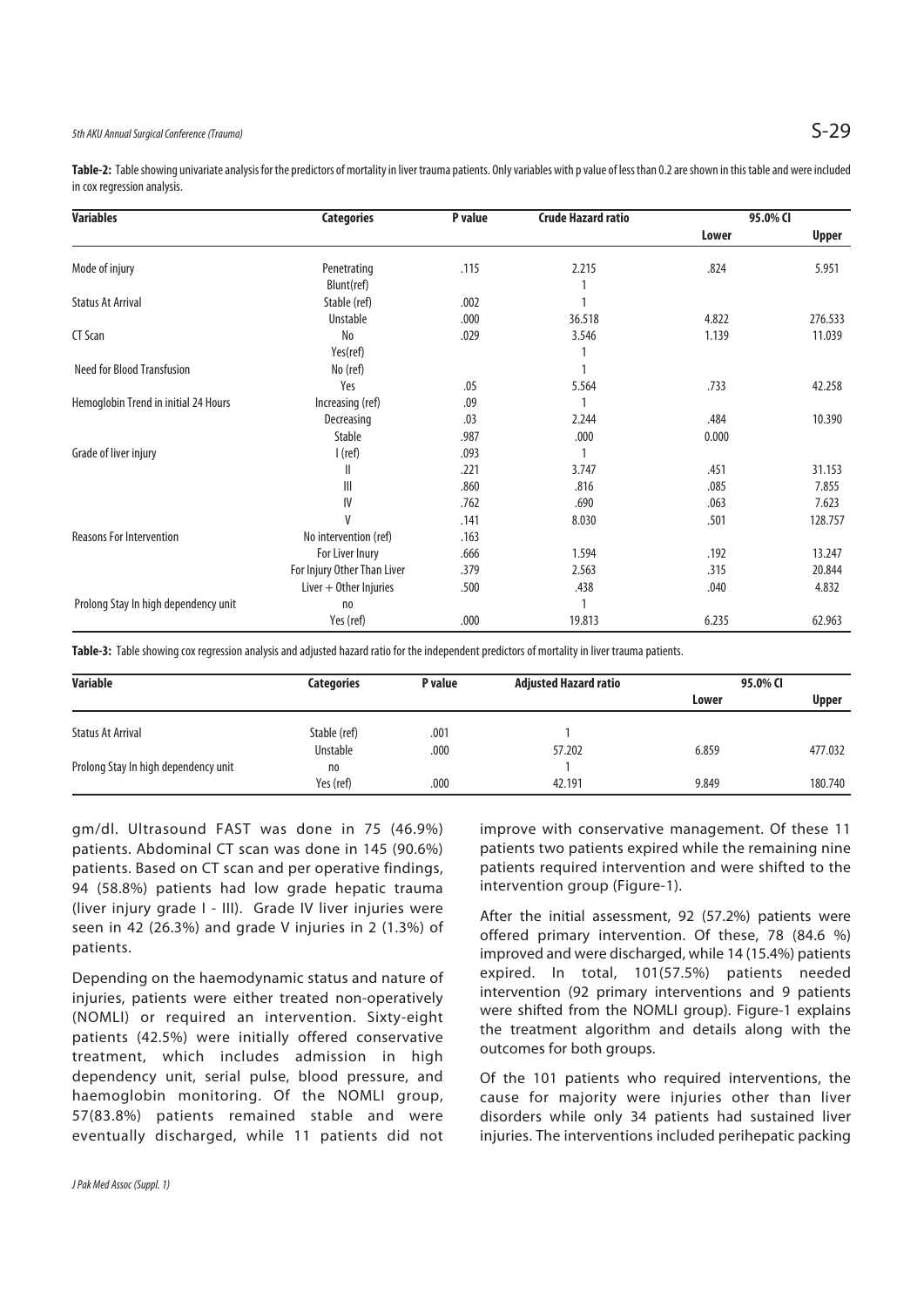S-30 5th AKU Annual Surgical Conference (Trauma)



**Figure-1:** Figure showing algorithm of treatment provided at initial presentation and their outcomes.

(n=18), hepatorraphy (n=3), angioembolization (n=12) and hepatectomy (n=1). In the remaining 67 (66.8%) patients, the main indication for surgery was injury other then liver. (Table-1).

Overall morbidity rate was 17.5% (n=28). The most common complication related to liver injury was liver abscess in 2 patients (1.3%), intra-abdominal collections (n=2) and biliary complications (n=3). Rest of the complications were related to medical problems including incisional hernia and chronic backache  $(n=21)$ . The overall mortality rate was 10%  $(n=16)$ . Fifteen of these expired patients had been haemodynamically unstable at presentation. Uncontrolled haemorrhage from liver (n=3) and delayed sepsis (n=5) were the most common causes of deaths related to liver injury. Twenty-eight patients required a second hospital admission and the reason of

admission related to liver injury was seen in only one of those 28 patients.

To identify the predictors of mortality, on univariate analysis status at arrival (p< 0.002), need for blood transfusion (p< 0.05), decreasing haemoglobin trends (p< 0.003) and prolonged stay in high dependency unit (p< 0.001) were found to be statistically significant (Table-2). To determine the independent association for mortality, Cox regression analysis and adjusted hazard ratio were calculated and unstable condition at arrival (p<0.001) and prolonged stay in high dependency unit ( $p < 0.001$ ) were found to be independent risk factors to predict fatal outcomes in liver trauma patients (Table-3).

### **Discussion**

Due to the availability of better treatment modalities and more specialized care and monitoring facilities,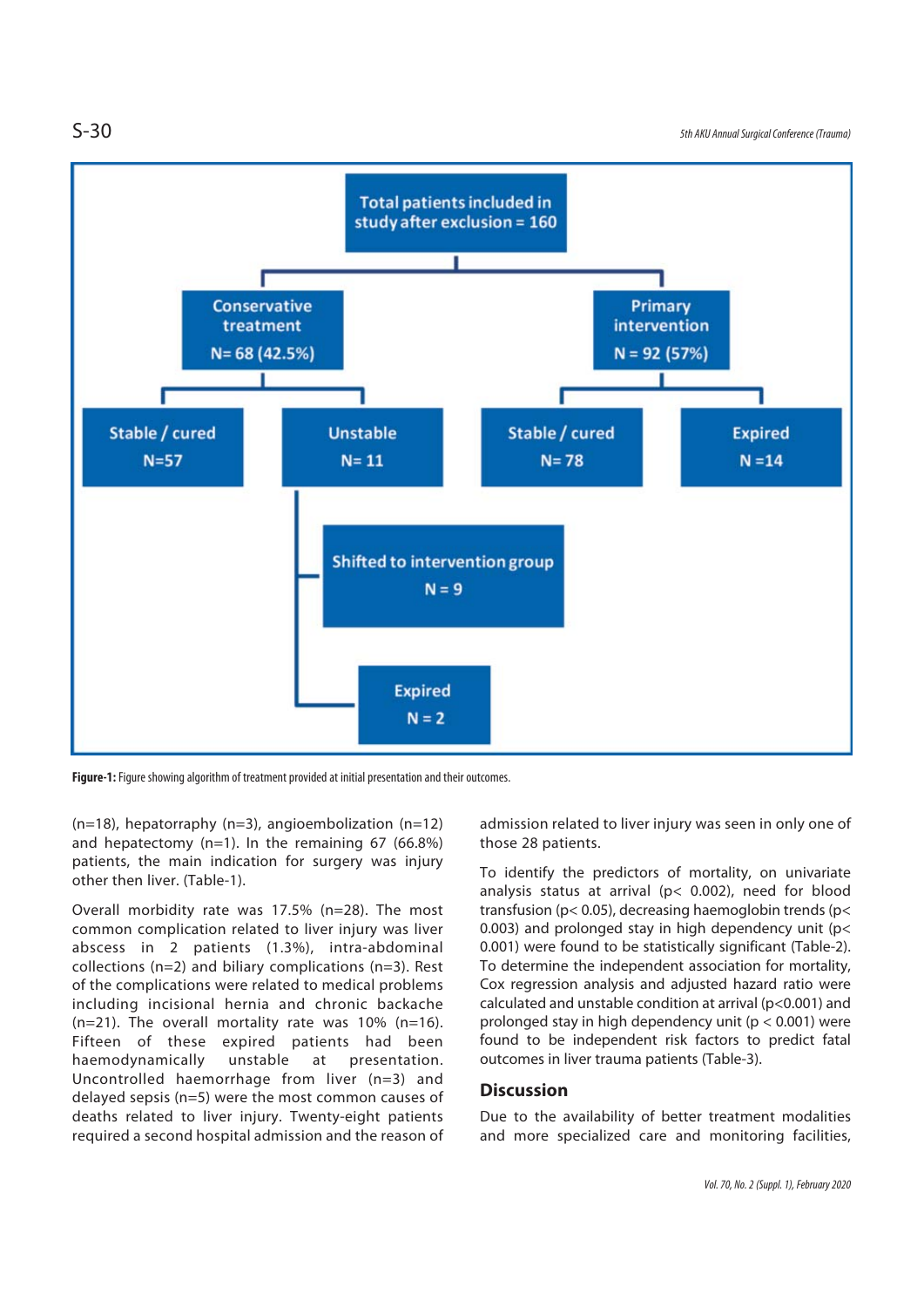NOMLI has become of a mainstay of practice while addressing haemodynamically stable patients with liver trauma.2 Recent literature supports NOMLI, considering its safety and an acceptable organ related morbidity and mortality, in comparison to more traditional operative strategies.2,3,5

Grade of liver injury has significant impact on the final outcome of the patient. High grade liver injuries are associated with greater mortality as well as organ related morbidities. Similarly patients with multiple organ injuries as indicated by high Injury Severity Score (ISS) are also directly related to higher deaths and complications. Though in our study, we see that many high grade injuries (grades III-IV) were managed conservatively, however majority of mortalities fell in this group (grade V). Our study has highlighted the importance of assessing the liver injury grade as well as the ISS at the time of presentation, as both factors were statistically significant and linked to the mortality rates of the patients.

Low haemoglobin levels on admission could also be related to higher mortality rates, as it signifies the need for multiple transfusions due to haemorrhage, thereby implying greater instability amongst this group. Our study did prove that in expired patients the haemoglobin values were significantly low compared to those who were salvaged. Similarly, time from the event to presentation at a health care facility is not only related to the final fate of the patient but is also an indicator of how developed is the health system of that particular area. This factor is more relevant in this part of the world due to lack of standard pre-hospital emergency service systems. A study by Fraz Fahim et al.8 in Lahore did show that delay in arrival to the hospital was associated with poor prognosis. Our study failed to show such an association.

The spectrum of complications are different between those who are offered NOMLI and those who primarily required surgical intervention. Liver related complications like biloma, biliary leaks etc. are more common in those patients who are selected for NOMLI.7,9 Likewise delayed problems like incisional hernia are more frequent in the latter. In our study, we found a lower number of liver related morbidities when compared to literature, with most of them arising in patients with high grade liver injuries. Amongst our complications, the majority were the result of surgical intervention, e.g. incisional hernia. Similar findings have been reported in literature. Kozar et al,7 observed that 63% patients with grade 5 injury developed hepaticrelated complications. A strong association between

intervention and complication rate was also seen in this study. Similarly, in the Western Trauma Association's Multicenter Trial of 210 patients with complex hepatic injuries, which included both blunt and penetrating trauma, all patients underwent initial operative intervention.10 They defined complex injuries as grades

3 to 5, which represented only 16% of all hepatic traumas in their study. These patients had a high overall (46%) and liver-related (30%) mortality, as well as significant liver-related morbidity, including prolonged biliary leak (8%), intra-abdominal abscess (9%), coagulopathy (16%), and late haemorrhage (7%). This large trial signifies the high morbidity and mortality rates in patients having high grade liver injuries, yet was not offered NOMLI.

Mortality rates at our institution were remarkably low (13%) compared to other trauma centers. Taking the example from another hospital in Pakistan, a study by Fraz Fahim et al, $8$  shows the mortality rate was 18% after intervention, which was carried out on most of the patients in their study. Furthermore, our results were also in tandem with similar international studies.4,11,12

While our study has demonstrated the need for conservative management in grade 1 and 2 injuries and the use of intervention for grades 4 and 5 injuries, it is important for other researchers to do further projects on patients with grade 3 injuries, as highly varied results have been noted amongst this group. If feasible, trauma centers could perform prospective studies on such groups to evaluate their follow-up status, this would help delineate the need for NOMLI versus the need for an intervention.

### **Conclusion**

NOMLI is an effective and safe method of managing liver trauma patients at our institute, despite the majority of high-grade injuries in our study population. Most patients who expired had high grade liver injuries and the most frequent causes of death were liver haemorrhage and sepsis. Unstable haemodynamic status at presentation and prolonged stay in high dependency unit predicts high mortality in liver trauma patients at our institute.

#### **References**

- 1. Peitzman AB, Ferrada P, Puyana JC. Nonoperative management of blunt abdominal trauma: have we gone too far? Surg Infect (Larchmt) 2009;10:427-33. doi: 10.1089/sur.2009.021.
- 2. Brillantino A, Iacobellis F, Robustelli U, Villamaina E, Maglione F, Colletti O, et al. Non operative management of blunt splenic trauma: a prospective evaluation of a standardized treatment